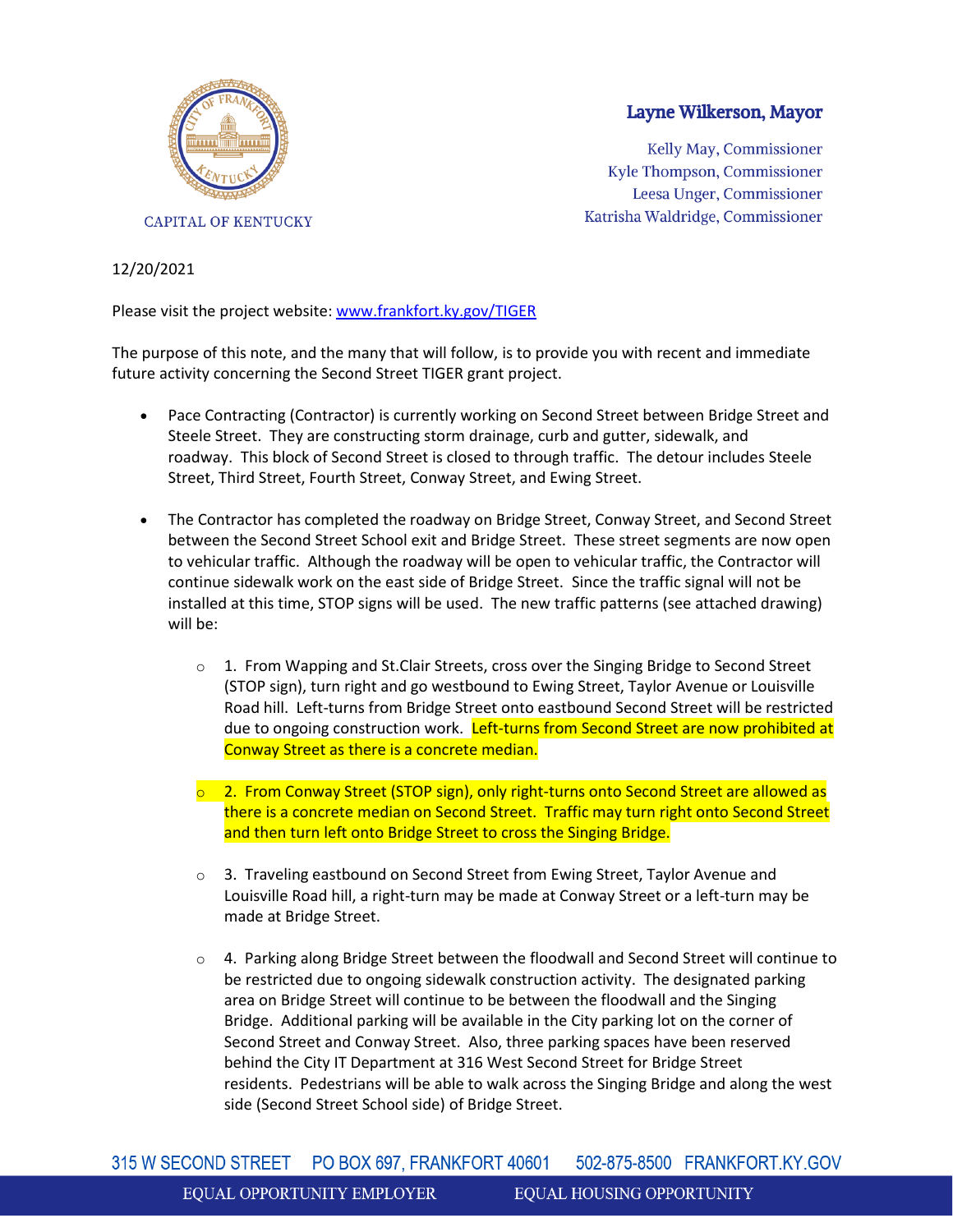- $\circ$  5. Second Street School will return to classes on January 3, 2022. They will return to their normal traffic pattern - - enter off Second Street near Taylor Avenue and exit onto Second Street between Ewing Street and Conway Street. Left-turns from Second Street across the new median into the school entrance are legally prohibited.
- FPB Electric crews continue to coordinate with the Contractor to install buried conduit that will provide electricity to the street lights and electrical outlets that will be on the street light poles. They are currently working between Bridge Street and Steele Street.
- The landscaping subcontractor, Inside Out Design, recently planted trees, shrubs, perennials, and ornamental grasses in the East Main Street and Capital Avenue intersection area.
- The City has created a way for people to keep up with the overall status of the project by using #trackthetiger on the City of Frankfort Facebook page.

Important note: This project will be impacting the numerous businesses located adjacent to the project. These businesses are located along Second Street, Bridge Street, Capital Avenue, and East/West Main Streets. In particular, sections of Second Street and Bridge Street will be closed from time to time to through traffic. The contractor is required to provide local access to these businesses. Despite this local access, there will be occasional parking restrictions. The City will be working with the contractor to ensure local access and maximize available parking as construction activity permits. The City will be coordinating with other agencies to publicize that these businesses are open and need your support.

We continue to develop a project stakeholder list with contact information so that we may keep interested parties informed of project status. We are also developing a separate property owner list with contact information. Please feel free to share this note with others. If you would like to be removed from this distribution list, please let me know. Thank you.

Chuck Knowles Second Street TIGER Project Manager cell 502-682-5590 office 502-352-2072